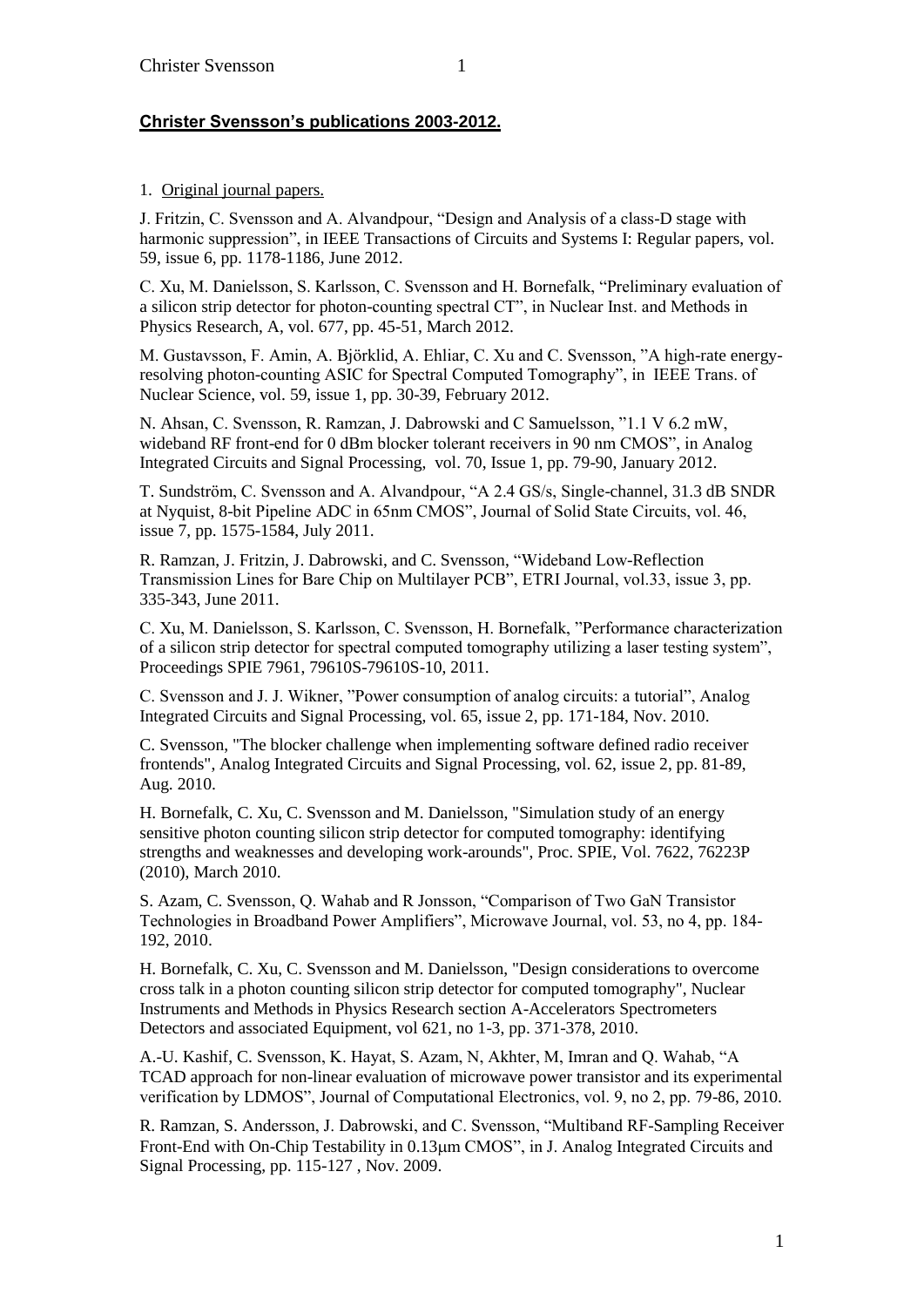T. Sundström, B. Murmann, and C. Svensson, "Power Dissipation Bounds for High-Speed Nyquist Analog-to-Digital Converters", in Trans. Circuits and Systems I: Regular Papers, vol. 56, Issue 3, pp. 509 - 518, March 2009.

A. Kashif, C. Svensson and Q. Wahab, "Reduction in on-resistance of LDMOS transistor for improved RF performance", Electro-Chemical Society (ECS) Transactions, vol. 23, no. 1, pp. 413-420, 2009.

Stefan Andersson, Jacek Konopacki, Jerzy Dabrowski, and Christer Svensson: "SC Filter for RF Sampling and Downconversion with Wideband Image Rejection", Journal of Analog Integrated Circuits and Signal Processing, vol 49, 2006, pp. 115-122.

S Andersson and C Svensson, "An Active Recursive RF Filter in 0,35 um BiCMOS", Journal of Analog Integrated Circuits and Signal Processing, Vol 44, No. 3, September 2005, pp 213- 218.

S Andersson and C Svensson, "Direct experimental verification of shot noise in short channel MOS transistors", IEE Electronics Letters, Vol 41, No. 15, July 2005, pp 869-871.

D Jakonis, K Folkesson, J Dabrowski, P Eriksson and C Svensson, "A 2.4-GHz RF Sampling Receiver Front-End in 0.18-um CMOS", IEEE Journal of Solid-Stated Circuits, Vol 40, No 6, June 2005, pp 1265-1277.

P Caputa and C Svensson, "Well-Behaved Global On-Chip Interconnect ", IEEE Transactions on Circuits and Systems, Vol 52, No 2, February 2005, pp 318-323.

R. Jonsson, Q. Wahab, S. Rudner and C. Svensson, "Computational load pull simulations of SiC microwave power transistors", Solid-State Electronics, vol. 47, pp. 1921-1926, 2003.

## 2. Original conference papers.

J. Chen, Z. He, L. Bao, C. Svensson, Y. Li, S. Gunnarsson, C. Stoij and H. Zirath, "10 Gbps 16QAM Transmission over a 70/80 GHz (E-band) Radio Test-bed",in Proceedings of the 7th European Microwave Integrated Circuit Conference, accepted, pp. 556-559, Oct. 2012.

C. Xu, M. Yveborg, H. Chen, M. Danielsson, S. Karlsson, C. Svensson and H. Bornefalk, " Evaluation of an ultra fast photon-counting energy-resolved ASIC for spectral CT", in Proceedings of SPIE, vol. 8313, DOI: 101117/12.911111, February 2012.

J. Fritzin, C. Svensson and A. Alvandpour, "A +32 dBm 1.85 GHz Class-D Outphasing RF PA in 130nm CMOS for LTE/WCDMA", European Solid-State Circuits Conference (ESSCIRC), pp. 127-130, September 2011.

E. Nilsson and C. Svensson, "Envelope detector sensitivity and blocking characteristics", 20th European Conference on Circuit Theory and Design (ECCTD), pp. 802-805, August 2011.

D. Zhang, C. Svensson and A. Alvandpour, "Power consumption bounds for SAR ADCs", 20th European Conference on Circuit Theory and Design (ECCTD), pp. 577-580, August 2011.

T. Sundström, C. Svensson, and A. Alvandpour, "A 2.4 GS/s, 4.9 ENOB at Nyquist, Single-Channel Pipeline ADC in 65nm CMOS," in IEEE European Solid-State Circuits Conference (ESSCIRC), pp. 370-373, Sept. 2010.

J. Fritzin, C. Svensson, A. Alvandpour, "A Class-D Outphasing RF Amplifier with Harmonic Suppression in 90nm CMOS", IEEE European Solid-State Circuits Conference (ESSCIRC), pp. 310-313, Sept. 2010.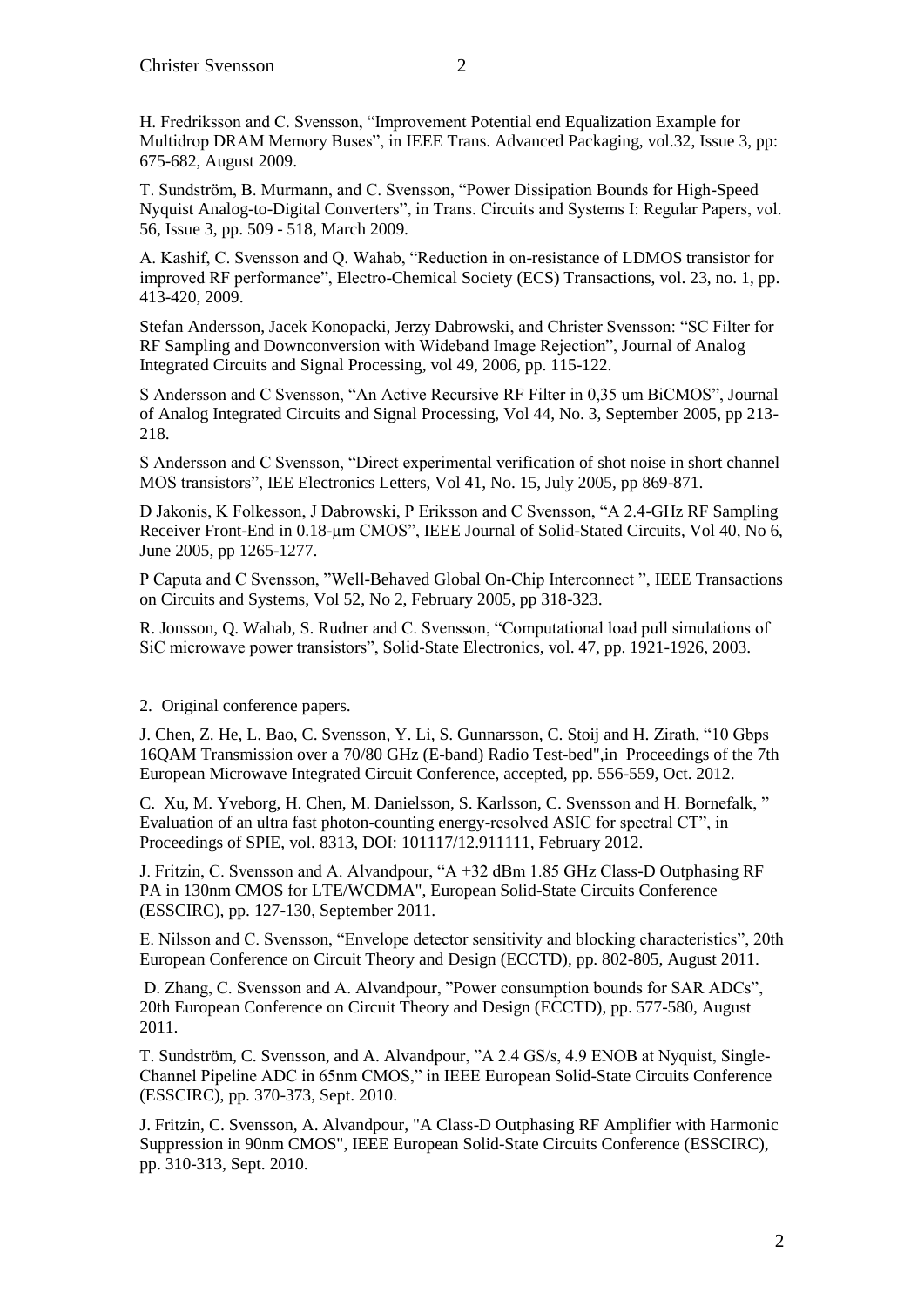F. Ul Amin, C. Svensson, and M. Gustavsson, ["Low-power, high-speed, and low-noise X-ray](http://ieeexplore.ieee.org.lt.ltag.bibl.liu.se/search/srchabstract.jsp?tp=&arnumber=5551667&queryText%3D%28Authors%3AC+Svensson%29%26refinements%3D4294967270%2C4294967131%2C4285523460%26openedRefinements%3D*%26ranges%3D2009_2011_Publication_Year%26matchBoolean%3Dtrue%26searchField%3DSearch+All)  [readout channel in 0.18µm CMOS "](http://ieeexplore.ieee.org.lt.ltag.bibl.liu.se/search/srchabstract.jsp?tp=&arnumber=5551667&queryText%3D%28Authors%3AC+Svensson%29%26refinements%3D4294967270%2C4294967131%2C4285523460%26openedRefinements%3D*%26ranges%3D2009_2011_Publication_Year%26matchBoolean%3Dtrue%26searchField%3DSearch+All), 2010 Proceedings of the 17th International Conference [Mixed Design of Integrated Circuits and Systems \(MIXDES\), p](http://ieeexplore.ieee.org.lt.ltag.bibl.liu.se/xpl/mostRecentIssue.jsp?punumber=5543946)p. 289 – 293, June 2010.

R. Ramzan, N. Ahsan, J. Dabrowski and C. Svensson, "A 0.5–6GHz low gain linear RF frontend in 90nm CMOS", 2010 Proceedings of the 17th International Conference [Mixed Design](http://ieeexplore.ieee.org.lt.ltag.bibl.liu.se/xpl/mostRecentIssue.jsp?punumber=5543946)  [of Integrated Circuits and Systems \(MIXDES\), p](http://ieeexplore.ieee.org.lt.ltag.bibl.liu.se/xpl/mostRecentIssue.jsp?punumber=5543946)p. 168-171, June 2010.

F. Qazi, T. Sundström, J. Wikner, C. Svensson and J. Dabrowski, "A/D conversion for software defined radio", Proceedings of the 6th Karlsruhe Workshop on Software Radios, pp. 70-76, March 2010.

F. Qazi, T. Sundström, J. Wikner, A. Shakeel, C. Svensson and J. Dabrowski, "A/D conversion for software defined radio", Proceedings of GigaHerz Symposium 2010, Lund University, March 2010.

H. Fredriksson, C. Svensson "A 3.4 Gb/s Low Latency 1 bit Input Digital FIR-Filter IN 0.13 um CMOS" International Conference Mixed Design of Integrated Circuits and Systems (MIXDES), Proceedings, pp. 181-184, Ciechocinek, Poland, June 2007

H. Fredriksson, C. Svensson "3-Gb/s, Single-ended Adaptive Equalization of Bidirectional Data over a Multi-drop Bus" International Symposium on System-on-Chip 2007, Tampere, Finland, November 19-21, 2007

S. Azam, C. Svensson, and Q. Wahab: "Designing of high efficiency power amplifier based on physical model of SiC MESFET in TCAD", in proceedings of International Bhurban Conference on Applied Sciences & Technology (IBCAST), January 8-11, 2007, Islamabad, Pakistan.

S. Andersson, R. Ramzan, J. Dabrowski and C. Svensson, Multiband Direct RF Sampling ReceiverFront-End for WLAN in 0.13um CMOS, Proc. of ECCTD, Seville, Spain, 27-29 August 2007, pp.168-171

R. Ramzan, S. Andersson, J. Dabrowski, and C. Svensson, "A 1.4V, 25mW Inductorless Wideband LNA in 0.13mm CMOS", Proc. ISSCC'07, San Francisco, USA, Feb.2007 (2pp)

A. U. Kashif, C. Svensson, and Q. Ul Wahab: "High power LDMOS transistor for RFamplifiers", in proceedings of International Bhurban Conference on Applied Sciences & Technology (IBCAST), January 8-11 2007, Islamabad, Pakistan.

A. U. Kashif, T. Johansson, C. Svensson, T. Arnborg and Q. Ul Wahab: "Enhancement in RF performance of LDMOS transistor utilizing large signal TCAD physical simulation", in proceeding of Conference on RF measurement technology RFMTC07, Gävle, 2007.

Christer Svensson, Stefan Andersson, and Peter Bogner: "On the power consumption of analog to digital converters", in Proceedings of  $24<sup>th</sup>$  Norchip Conference, pp. 49-52, Linköping, Sweden, 20-21 November 2006.

Henrik Fredriksson and Christer Svensson: "Blind adaptive mixed-signal DFE for Gb/s, multi-drop buses", in Proceedings of International symposium on VLSI design, automation, and test VLSI-DAT, pp. 223-226, Hsinchu, Taiwan, May 2006.

Jerzy Dabrowski, Stefan Andersson, Jacek Konopacki, and Christer Svensson: "SC Filter Design for RF Applications", in Proceedings of the ICSES 2006 conference, pp. 341-344, Lodz, Poland, Sept. 17-20, 2006.

Peter Caputa and Christer Svensson: "A 3Gb/s/wire global on-chip bus with near velocity-oflight latency", in Proceedings of 2006 IEEE International Solid-State Circuits Conference, pp. 117-122, Hyderabad, India, January 2006.

Peter Caputa and Christer Svensson: "An on-chip delay- and skew-insensitive multi-cycle communication scheme", in Proceedings of IEEE International Solid-State Circuits Conference, pp.444-445, San Fransisco, USA, February 2006.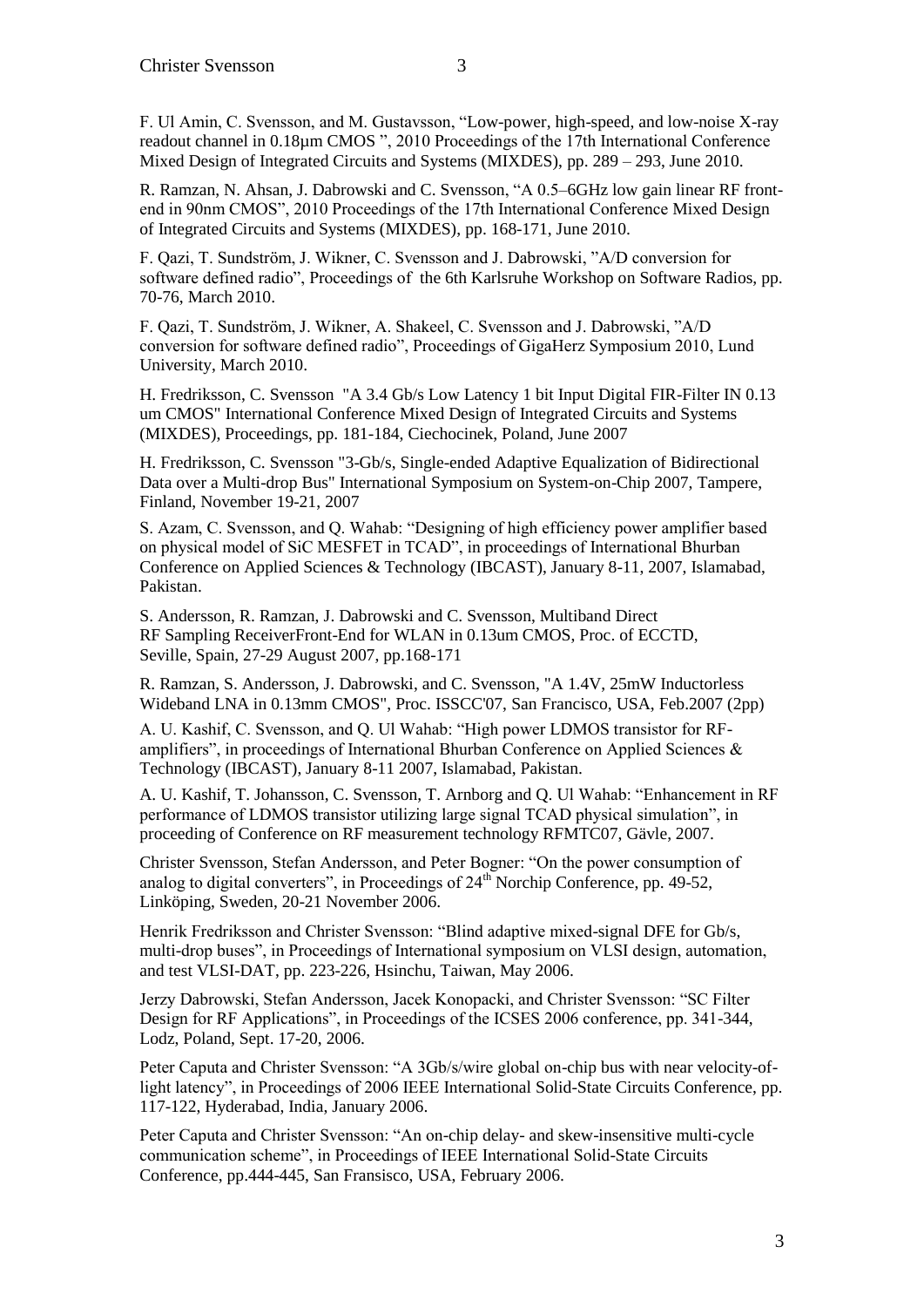Anton Blad, Christer Svensson, Håkan Johansson, and Stefan Andersson: "An RF sampling radio frontend based on -conversion", in Proceedings of  $24<sup>th</sup>$  Norchip Conference, pp. 133-136, Linköping, Sweden, 20-21 November 2006.

Stefan Andersson, Jacek Konopacki, Jerzy Dabrowski, and Christer Svensson: "Noise Analysis and Noise Estimation of an RF Sampling Front-End using an SC Decimation Filter", in Proceedings of the MIXDES 2006 conference, pp. 343-348, Gdynia, Poland, June 22-24, 2006.

Stefan Andersson, Jacek Konopacki, Jerzy Dabrowski, and Christer Svensson: "SC Filter for RF Downconversion with Wideband Image Rejection", in Proceedings of the ISCAS 2006 conference, pp. 3542-3545, Kos, Greece, May 21-24, 2006.

K. Folkesson, C. Svensson, B. Knuthammar and A. Dreyfert, "A High-Level Dynamic-Error Model of a Pipelined Analog-to-Digital Converter", ISCAS 2005, Kobe, Japan, May 23-26, pp 5625-5628.

A. Edman, C. Svensson and B. Mesgarzadeh, "Synchronous Latency-Intensive Design for Multiple Clock Domain", IEEE Int. Soc Conference (SoCC), 25-28 Sept 2005, Washington, USA.

P Caputa, R Källsten and C Svensson, "Capacitive crosstalk effects on on-chip interconnect latencies and data-rates", In proceddings of the 23rd Norchip conference, Oulu, Finland, Nov 21-22, 2005, pp 281-284.

S Andersson, J Konopacki, J Dabrowski and C Svensson, " RF-sampling mixer for zero-IF receiver with high image-rejection", MIXDES 2005, Krakow Poland, June 22-24, 2005, pp.185-188

S Andersson and C Svensson, "A 750MHz to 3GHz tunable narrowband low-noise amplifier. In proceedings of the 23rd Norchip conference, Oulu, Finland, Nov 21-22, 2005, pp 8-11.

S. Andersson and C Svensson, "Channel Length as a Design Parameter for Low Noise Wideband LNAs in Deep Submicron CMOS Technologies", Proc. of Norchip, pp. 123-126, 2004.

H. Bengtson and C. Svensson, "Amplifier stability related to power supply impedance," in Proc.of The 11th International Conference Mixed Design of Integrated Circuits and Systems (MIXDES), pp. 151-156, Szczecin, Poland, 24-26 June 2004.

H. Bengtson and C. Svensson, "2.5 Gb/s, 72  $\Omega$ , transimpedance amplifier in 0.35 µm CMOS", in Proc. of the 2004 IEEE 7th International Analog VLSI Workshop (AVLSIWS), pp. 261-266, Macau, 13-15 Oct. 2004.

H. Bengtsson and C. Svensson, "A Scalable and Robust Rail-to-Rail Delay Cell for DLLs", Proc. IEEE International SOC Conference, pp. 135-136, 2004.

H. Fredriksson and C. Svensson, "Mixed-Signal DFE for Multi-Drop Gb/s, Memory Buses – a Feasibility Study", Proc. IEEE International SOC Conference, pp. 147-148, 2004.

B. Mesgarzadeh, C. Svensson and A. Alvandpour, "A New Mesochronous Clocking Scheme for Synchronization in SoC", 2004 IEEE Symposium on Circuits and Systems, pt. 2, pp. II-606-608 Vol. 2, 2004.

P. Caputa, H. Fredriksson, M. Hansson, S. Andersson, A. Alvandpour and C. Svensson, "An Extended Transition Energy Cost Model for Buses in Deep Submicron Technologies", 14th International Workshop on Power and Timing Modelling, Optimisation and Simulation", pp. 849-858, 2004.

P. Caputa, A. Alvandpour and C. Svensson, "High-speed on-chip interconnect modeling for circuit simulation", Proc. of 22nd Norchip Conference, pp. 143-146, Oslo, Norway, 8-9 November 2004.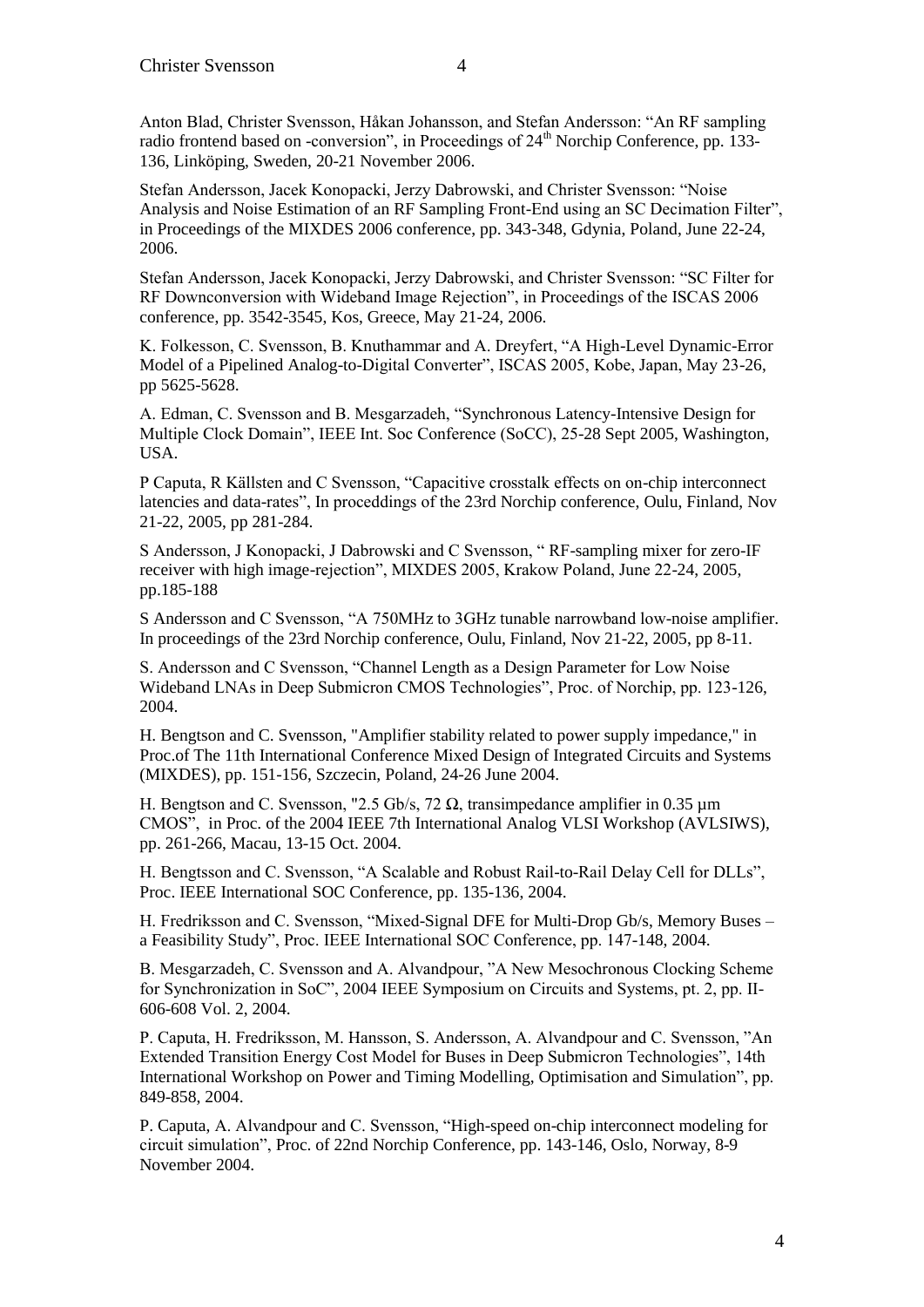K. Folkesson, D. Jakonis, J. Dabrowski,and C. Svensson, "Design of RF sampling receiver front-end", in Proceedings of MIXDES 2004, pp. 538-543, Szcecin, Poland, 2004. Outstanding paper Award.

D. Jakonis, K. Folkesson, C. Svensson, J. Dabrowski, and P. Eriksson, "An RF sampling downconversion filter for a receiver front-end", in Proceedings of MWSCAS, pp. I-165-I-168, Hiroshima, Japan, 2004.

K. Folkesson and C. Svensson, "Robust Multi.Phase Clock Generation with Reduced Jitter", Proceedings IEEE International SOC Conference, pp. 167-168, 2004.

A. Edman and C. Svensson, "Timing Closure through a Globally Synchronous, Timing Partitioned Design Methodology", Proc of 2004 Design Automation Conference, pp. 71-74, 2004.

P. Caputa, M. A. Anders, C. Svensson, R. K. Krishnamurthy and S. Borkar, "A Low-Swing Single-Ended L1 Cash Bus Technique for Sub-90nm Technologies", Proc. of the 30th European Solid-State Circuits Conference, pp. 475-477, 2004.

A Alvandpour, D Somasekhar, R Krishnamurthy, V De, S Borkar, C Svensson: "Bitline leakage equalization for sub-100nm caches", ESSCIRC, Estoril, Portugal,pp 401-404, Nov 16-18, 2003.

S Andersson, C Svensson, O Drugge: "Wideband LNA for a multistandard wireless receiver in 0.18 um CMOS", ESSCIRC´2003, Estoril, Portugal, Sept 16-18,2003.

H Eriksson, T Henriksson, P Larsson-Edefors, C Svensson: "Full-custom vs. standardcelldesign flow - An adder case study", Proc of Asia South Pacific design automation conference, Kitakyushu, Japan, pp 507-510, Jan 2003.

K Folkesson, C Svensson: "An accurate ADC model in radar system simulation", IWADC conference, Perugia, Italy, pp 25-28, Sept 2003.

D Jakonis, J Dabrowski, C Svensson: "Noise analysis of downversion sampling mixer", accepted to ECCTD, Krakow, Poland, 2003.

D Jakonis, K Folkesson, J Dabrowski, C Svensson: "Downconversion sampling mixer for wideband low-IF receiver", Proc of MIXDES, pp 208-213, Lodz, Poland, 2003.

D Jakonis, C Svensson: "A 1.6 GHz downconversion sampling mixer in CMOS", Proc of IEEE ISCAS, vol 1, Bangkok, Thailand, pp 725-728, 2003.

3. Reviews, invited papers, book chapters.

C. Svensson, "A 10Gb/s Radio Link Prototype", invited paper, Radio Frequency Measurement Technology Conference (RFMTC), Gävle, Oct. 4-5, 2011.

C. Svensson, "Requirements and challenges for SDR implementation", invited paper, SDR'09 Technical Conference and Product Exhibition, Washington, DC, Dec. 1-4, 2009.

Christer Svensson: "Software Defined Radio – Vision or Reality", in Proceedings of  $24<sup>th</sup>$ Norchip Conference, p. 149, Linköping, Sweden, 20-21 November 2006. Invited speaker.

Christer Svensson and Dake Liu: "Presenting efficient hardware solutions for SDR terminals", Software Defined Radio 2006, London, UK, 6-8 December 2006. Invited paper.

Christer Svensson and Stefan Andersson: "Software Defined Radio – Visions, Challenges and Solutions", Book chapter 3 in: Radio Design in Nanometer Technologies, Mohammed Ismail (Editor), Delia Rodríguez de Llera González (Editor). Publisher: Springer; 1 edition (November 2006), ISBN: 1-4020-4823-8.